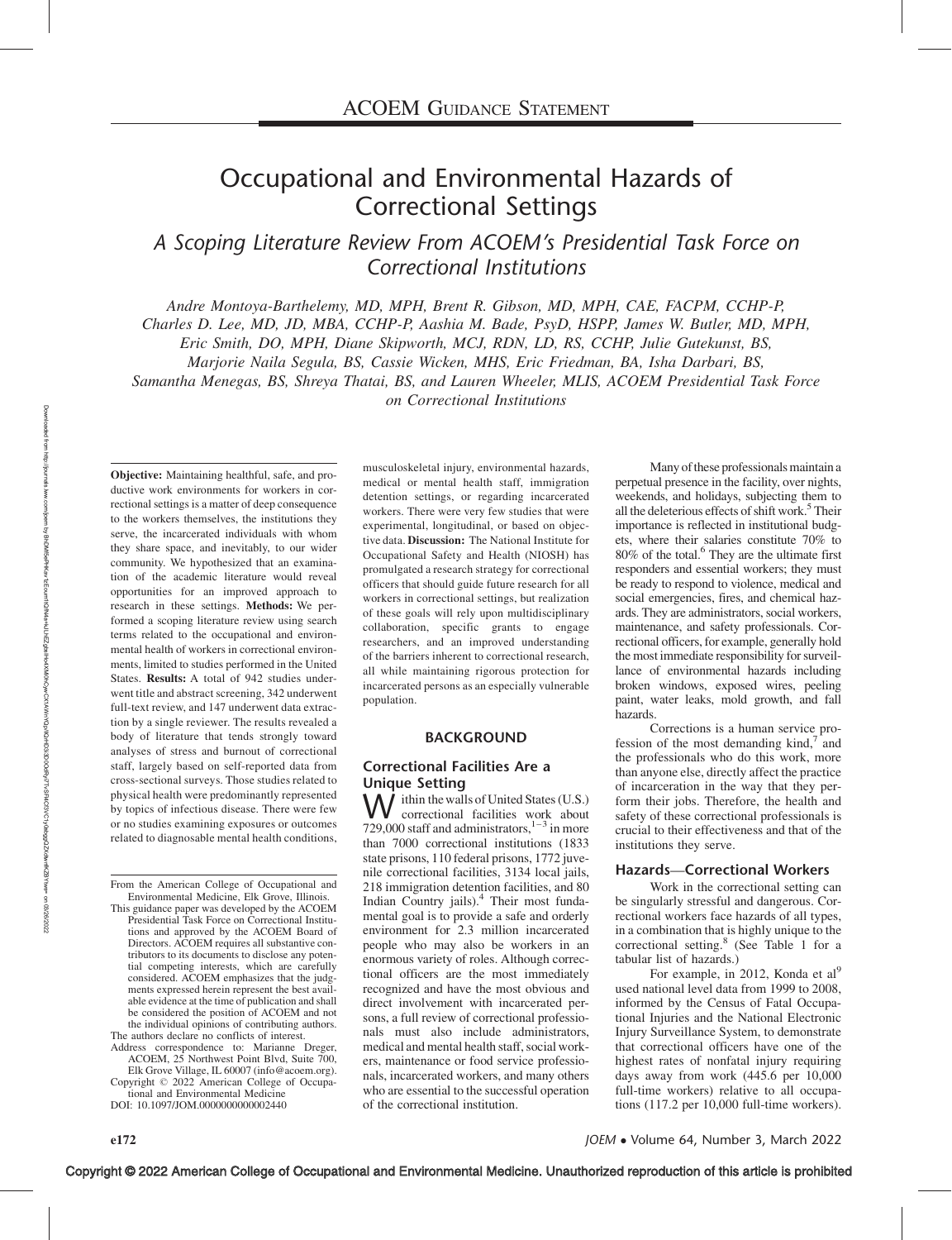| <b>TABLE 1.</b> Hazards Characteristic of Correctional Settings by Type |  |  |
|-------------------------------------------------------------------------|--|--|
|-------------------------------------------------------------------------|--|--|

| <b>Hazard Type</b> | <b>Examples</b>                                                                                                                                                                                                   |
|--------------------|-------------------------------------------------------------------------------------------------------------------------------------------------------------------------------------------------------------------|
| Physical           | Interpersonal violence, transportation injuries, ergonomic injuries, slip/falls                                                                                                                                   |
| Biological         | Infectious disease (COVID, TB, MRSA), blood-borne pathogen exposures                                                                                                                                              |
| Chemical           | Tear gas, pepper spray, cleaning chemicals, occupational chemicals, cigarette smoke                                                                                                                               |
| Radiological       | Outdated medical equipment                                                                                                                                                                                        |
| Environmental      | Thermal health, moisture, dust and pests, safety and security, water quality, noise, lighting, ventilation, air quality                                                                                           |
| Psychosocial       | Stress, burnout, suicide, PTSD, depression, anxiety, substance abuse                                                                                                                                              |
| Occupational       | Disability, professional and geographic isolation, lower pay and professional prestige than non-corrections professionals,<br>presenteeism, absenteeism, high turnover, inadequate staffing, prolonged work hours |

Of these, assaults comprised the majority of the total (about 40%), followed by ''bodily reaction'' (ie, non-impact injuries), and contact with objects at about 20% each. Fatal workplace injuries over the study period averaged 11 per year. About 40% of these were related to transportation and about 40% were due to violence. Of the violent deaths, 62% were due to homicide, 38% were due to suicide. Among the homicides, 64% were committed by incarcerated people; 36% were committed by nonincarcerated people.

Although the Konda study is limited to correctional officers, it illustrates a working population that has an injury rate among the highest in the country, is frequently exposed to violence and has a suicide rate that is 40% to 100% higher than police officers and military veterans.<sup>10</sup> Statistics of mental health and substance abuse professionals working with involuntarily committed patients in other settings reflects a similarly high rate of injury.<sup>1</sup>

Detention settings are extremely susceptible to the rapid and disastrous spread of infectious diseases among both the incarcerated and staff population, owing to both environmental and host factors—a point extensively documented by the historical spread of influenza, tuberculosis, and most<br>recently COVID-19.<sup>12–14</sup> As individuals, prisoners tend to have a high prevalence of chronic diseases and psychiatric illness, and prisons house an increasingly aging population.15 These population factors promote more rapid infectious disease propagation and transmission. Environmental factors facilitating the spread of disease may include overcrowding, poor ventilation, close habitation, or dormitory-style housing.<sup>13,16</sup> In addition, institutions strictly control sanitary supplies such as soap, cleaning supplies, hand sanitizer, and spare clothing or bedding,  $16,17$  likely impeding adequate personal hygiene and contributing to disease spread. Staff can be exposed through uncontrolled physical contact, as the correctional officers move prisoners or engage in altercations, and as medical staff perform physical examinations and medical procedures.

The Harvard T.H. Chan School of Public Health Healthy Buildings Program describes nine foundations for a healthy building (thermal health, moisture, dust bunding (distributed and pests, safety and security, water quality, noise, lighting, ventilation, air quality), each of which has been documented to be lacking in some correctional settings, thus posing additional hazard to health.<sup>19</sup> Bernd et al<sup>20</sup> cite specific examples related to water contamination with arsenic and other heavy metals, extreme heat without air conditioning, air contaminated with coccidiomycosis or coal ash, or old facilities with unabated asbestos. They also describe the effects of prisons on the local water and air, from industrial prison industries, raw sewage, or firing ranges. In another example of shared occupational hazard, the Office of the Inspector General described incarcerated workers in a prison-industries recycling operation exposed to levels of lead and heavy metals that were 40 to 200 times the regulatory limit.<sup>21</sup>

Prisons are often built on land that may be otherwise inappropriate for human habitation. A geographic information system (GIS) analysis demonstrated that at least 589 federal and state prisons are located within 3 miles of a Superfund cleanup site on the National Priorities List, with 134 of those prisons located within just 1 mile.<sup>20,22</sup> Correctional professionals will be exposed to these environmental hazards while they are in the facility, while the incarcerated population lives there continuously.

A great deal of the literature is dedicated to the psychosocial stressors of the correctional environment, and with good reason. Correctional staff work within a ''total institution,'' meaning that all administrative, logistical, and social service functions are provided and managed by the correctional system. $^{23}$  While this provides a great deal of control over facility operations, it also places a burden upon the correctional workers to provide services and solve problems for which there may be inadequate resources, training, or political mandate. $^{24}$  The literature has described a resultant ''role conflict'' or ''role ambiguity'' which is highly associated with stress, burnout, and a multitude of mental health sequelae. Correctional officers, for example, suffer from mental health consequences, substance use, and suicide at higher levels than the general population.<sup>10</sup> Correctional institutions are also chronically understaffed,  $25,26$  leading to longer hours and even higher rates of burnout.

Medical personnel work in correctional health systems that are chronically underfunded, $27$  where they may lack adequate guidance, personal protective equipment, testing supplies, and access to referral. During the COVID-19 pandemic, studies have shown particularly high levels of anxiety, depression, insomnia, somatization, and symptoms of post-traumatic stress disorder (PTSD) among medical personnel.<sup>28</sup>

Finally, the operation of a total institution may precipitate adverse occupational outcomes, which are of unique interest to practitioners of occupational medicine. Staff members experience professional and geographic isolation from professional counterparts who do not work in corrections. The data demonstrate generally lower pay and professional prestige among corrections-<br>based professionals,<sup>29,30</sup> which, when paired with the stressors and hazards described above, likely lead to poorer job satisfaction, higher presenteeism and absenteeism, higher turnover, and explain difficulties in maintaining staffing.<sup>31</sup> Their isolation and relative lack of government investment may also serve to make them relatively invisible to the occupational health research and improvement initiatives focused on other public safety professionals.

Increased work-related injury and illness among correctional workers is a matter of urgent concern to correctional institutions, for multiple reasons. A safe work environment, derived from both occupational and environmental factors, reduces the direct and indirect costs of injuries and illness.<sup>32</sup> It controls health care expenditures, reduces disability and turnover, improves recruitment, employee satisfaction, and reputation. These institutions have an ethical obligation to protect the wellbeing of their non-incarcerated workers as well as their incarcerated residents (and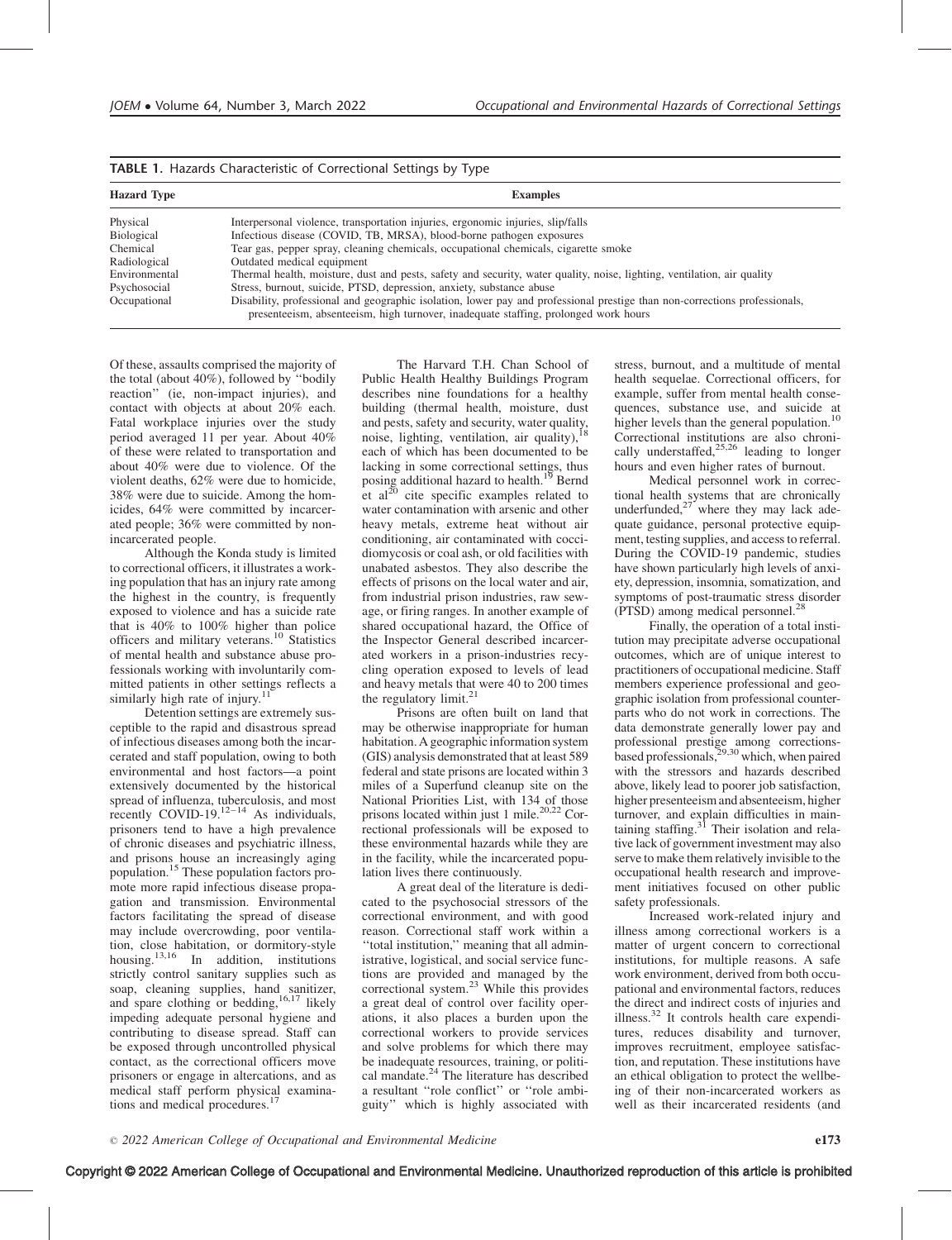workers) from hazards inherent to the space they share. We are forced to recognize all correctional workers as essential workers, indispensable, vital to the success of the institutions and communities they serve and deserving of safe and healthful working conditions.

Correctional workers are an understudied hidden working population, as they labor in a uniquely hazardous environment, out of community view. Fundamental academic research describing national level injury and illness rates among one segment of this working population (correctional officers) received its first attention only in  $2012$ , leading to a dedicated section within the National Institute for Occupational Safety and Health's (NIOSH) National Occupational Research Agenda (NORA) in 2013. We hypothesize that despite this recognition of the research needs related to correctional officers, there has been little advancement in our understanding of the hazards they face.

We also hypothesize that less progress has been made in our understanding of the many other correctional professions, even though many have well-studied correlates of the profession outside the prison walls. For example, there is likely little research investigating the workplace hazards and outcomes of correctional medical and mental health staff relative to those working in hospital or clinic settings. Atkin-Plunk and Armstrong33 identifies prison administrators as a poorly studied population.

If true, such a lack of research in correctional environments would preclude the objective knowledge necessary to inform correctional staff training, education, and retention, safety practices and guidelines, effective public policy, and efficient funding allocation. The institutions will continue to suffer the insidious and pervasive effects of staff burnout, injuries, illness, poor job satisfaction, and turnover, as well as the inability to adequately advocate for the resources to fulfill their mission. For these workers themselves, the ultimate downstream effects include poor workplace safety and health, job satisfaction, increased stress, burnout, and worsened occupational outcomes (high turnover, disability, absenteeism, and presenteeism). Incarcerated workers have fewer workplace protections and may be exposed to hazards that will result in prolonged litigation, disability, and greater difficulty integrating into society upon release.<sup>34</sup>

The American College of Occupational and Environmental Medicine (ACOEM) has a mission to ''[provide] leadership to promote optimal health and safety of workers, workplaces, and environments," $35$  prompting the recruitment of a group of highly experienced professionals from the fields of occupational medicine, correctional health and mental health, environmental health, and workplace safety. We feel strongly that service to the working population demands special attention to those settings and professions that may have been traditionally under-represented in occupational safety and health efforts. As we aspired to fulfill our mandate, our group considered a wealth of ideas for improving the workplace health in correctional environments but agreed strongly that an assessment of the foundational research remained essential to the justification of such interventions.

#### Project Scope

A scoping literature review is designed to provide an understanding of available evidence across a broad body of work.<sup>36</sup> Our preliminary reviews suggested that the experiences of correctional professionals are studied across varied disciplines with a multitude of questions and study designs that may not be easily correlated. A scoping review can account for this heterogeneity, providing context and assessing for trends and gaps within the body of research, forming the basis for more precise systematic reviews, and clarifying priorities for future research.

Scoping reviews are not designed to assess the quality of research study quality or perform any systematic analysis (eg, meta-analysis), as the wide heterogeneity of the literature generally precludes the extraction of any meaningful conclusions. Deferring such analyses is consistent with guidance for the performance of scoping reviews, published by the Joanna Briggs Institute.

This review is limited to the populations in the United States. There are several aspects of the American system—mass incarceration, criminal justice philosophy, the social and political environment—that characterize a unique system that may be confounded by literature from outside the United States. We excluded articles which primarily examined race, age, gender, or other personal characteristics (eg, resilience), as a predictor of outcomes. Such variables were felt to be outside the purview of occupational health professionals to intervene. Our review maintained a wide definition of mental health to include the bulk of the literature related to stress, burnout, or job satisfaction.

Although this review is primarily focused on non-incarcerated correctional professionals, studies from the literature on incarcerated persons were included for two reasons. The first is that many exposures to incarcerated workers could also conceivably be expected to affect the health and safety of non-incarcerated correctional professionals, and vice versa. As stated in Prisons and Health, published by the World Health Organization, ''In prisons, staff and prisoners share the same space, air for breathing and water for washing or drinking, and face the same physical hazards of the prison environment. Above all, they have a common humanity."<sup>37</sup> Numerous reports detail exposure to mold, heat, cold, poor water quality, or inadequate ventilation, but often written from the perspective of incarcerated individuals. $38-41$  Studies with other exposures that are more unique to the experience of incarcerated persons were excluded, such as solitary confinement, extant mental health demographics, or access to health care.

Second, this review recognizes that about 870,000 incarcerated persons perform some type of work, almost all within the correctional environment.<sup>42</sup> They work in maintenance, manufacturing, construction, administration, and firefighting, and suffer all the hazards inherent to those professions but with few of the legal protections.<sup>34</sup> Incarcerated workers have suffered heavy metal exposure in electronics recycling facilities, styrene exposure in fiberglass manufacturing, Escherichia coli infection from work on a dairy farm, or the heat, ergonomic, and physical hazards within incarcerated wildland firefighting crews, to name a few.<sup>21,43-45</sup> They are a large workforce, their work is essential to the functioning of the correctional system, and they are equally deserving of a safe workplace. Again, each of these hazards is potentially shared between every worker in the correctional setting.

Finally, the recent coronavirus pandemic has forced a powerful and urgent attention to the shared risk of infectious disease spread within correctional facilities.46 According to the COVID Prison Project, as of March 24, 2021, 396,392 incarcerated people and 96,477 staff have tested positive for COVID-19; 2432 incarcerated people and 159 staff have died.<sup>47</sup> For all these reasons, we included research on incarcerated workers broadly to better document those hazards that they endure and may also be poorly recognized or understood in the correctional professions literature.

#### Primary Research Question

Our primary research question may be stated thus: what is the state of the literature describing the occupational and environmental hazards of the correctional environment? Occupational exposures for correctional workers were defined as those hazards which were directly related to the performance of their work, while environmental exposures could be defined as those arising from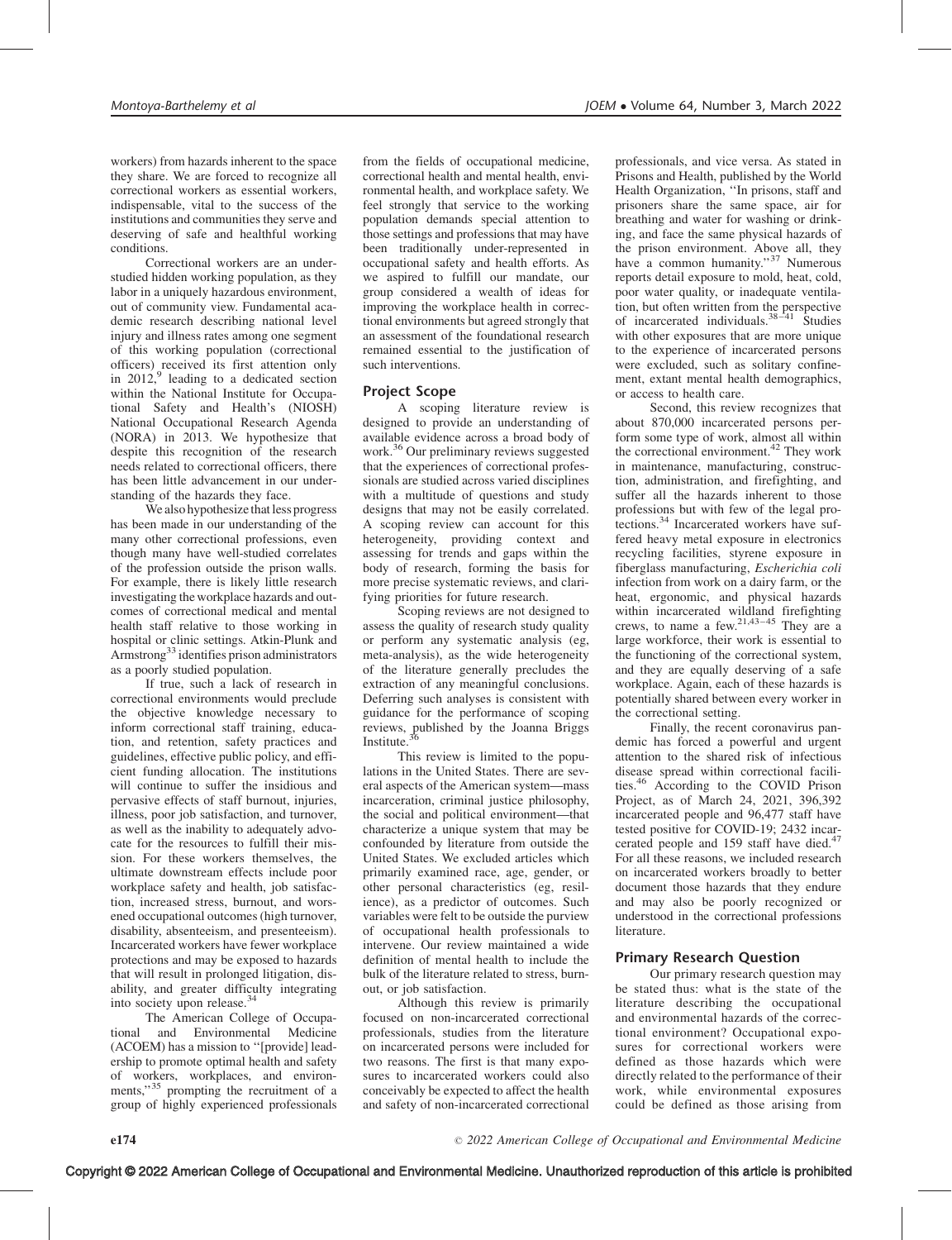#### TABLE 2. Inclusion and Exclusion Criteria

Setting: correctional centers in the United States

Population: correctional staff and incarcerated workers Outcomes of interest: physical health, mental health (eg, wellbeing factors, including stress, burnout, job satisfaction, and similar), and occupational outcomes (eg, disability, absenteeism, presenteeism, job turnover, etc)

Independent variables/exposures: occupational and environmental factors impacting correctional staff health and safety Hypothesis-generating or hypothesis-testing research designs,

dissertations, systematic literature reviews, commentaries

### Inclusion Criteria Exclusion Criteria

Populations outside the United States Primary research variables that describe individual characteristics of workers (eg, age, sex, gender, resilience) Correctional factors not directly impacting correctional worker health (eg, solitary confinement, extant mental health demographics, or access to correctional health care) Book chapters

the built environment or infectious disease. Using the results of our scoping review, we will attempt to characterize the literature based on the following:

- Absolute volume of studies meeting criteria.
- Types of studies performed, classified by study design and broad measures of quality (eg, dependence on self-reported data, or the proportion with a longitudinal, prospective, experimental, or a hypothesis testing design).
- Number of studies by year, suggesting relative levels of academic interest over time.
- Proportion of articles which study the individual correctional professions.
- Proportion of articles which study various correctional settings (eg, jails, prisons, immigrant detention, or juvenile correctional facilities).
- Proportion of studies with an exposure (independent variable) that could be classified as occupational versus environmental. Of those, what are the predominant topics? Here we should note that an occupational hazard for correctional staff may be classified as an environmental hazard for the incarcerated residents (eg, heat), owing to the differing reasons for their presence in the correctional setting. In such cases we

TABLE 3. Summary of Major Conclusions

documented the exposure based on the primary study population's perspective.

- - Proportion of studies with an outcome (dependent variable) that could be classified as mental health or physical health. Of those, what are the predominant topics?
- $\bullet$  Proportion of studies with an outcome that could be classified as occupational (eg, disability, absenteeism, intent to leave profession).
- Proportion of studies performed in public versus privately managed institutions.
- - Proportion of studies performed in various jurisdictional types (eg, federal, state, local, or tribal).

#### **METHODS**

We performed a scoping review, assessing the literature for occupational and environmental hazards in the correctional setting. Our team librarian developed and conducted structured searches in PubMed (1809–present), Embase (embase.com, 1974–present), PsycInfo (EBSCO-<br>host. 1937–present). SocIndex host,  $1937$ –present), (EBSCOhost, 1937–present), and the Cochrane Central Register of Controlled Trials (Wiley). No date or language limits were applied. Searches were customized to each database to include both controlled vocabulary and text words, incorporating concepts specific to correctional staff, incarcerated persons working in the prison system, the correctional environment, and occupational or environmental hazards (Appendix 1). See Table 2 for inclusion and exclusion criteria, and Table 3 for a summary of major conclusions.

Articles underwent initial title and abstract screening performed by two independent reviewers and with conflicts resolved by one of the project leaders. The resulting citations underwent full-text review by two reviewers, with conflicts resolved by one of the project leaders. The articles that met criteria after full text review then underwent data extraction by a single reviewer. Relevant literature reviews were screened for additional articles considered potentially relevant to the project, and those extracted citations were introduced back into the review at the stage of title and abstract screening (Fig. 1).

#### RESULTS

A final search of all databases was run on August 3, 2020, resulting in 875 total references after deduplication. Abstracts were reviewed by the research team, and those possibly fitting inclusion criteria were advanced to article download. Seven fulltext articles could not be obtained; these were excluded. We reviewed the systematic literature reviews obtained in our initial search for additional potentially relevant

| A great majority of articles: | Are based on self-reported cross-sectional surveys<br>Studied exposures that may be considered "occupational" rather than "environmental"<br>With exposures classified as "occupational" dealt with workplace stress, burnout, and related topics<br>Studied outcomes that could be classified as mental health                                                                                                                                                                                                                                                                                         |
|-------------------------------|---------------------------------------------------------------------------------------------------------------------------------------------------------------------------------------------------------------------------------------------------------------------------------------------------------------------------------------------------------------------------------------------------------------------------------------------------------------------------------------------------------------------------------------------------------------------------------------------------------|
| Very few or no studies:       | Are hypothesis-testing, prospective, longitudinal, or experimental<br>Studied medical or mental health staff or administrators<br>Studied exposures that may be classified as "environmental"<br>Studied musculoskeletal injuries, noise, or other more traditional occupational hazards<br>Studied outcomes related to signs or symptoms of diagnosable mental health conditions<br>Studied occupational outcomes such as absenteeism, disability, or job turnover<br>Are published in journals specializing in occupational health and safety<br>Studied conditions in immigration detention settings |

 $\degree$  2022 American College of Occupational and Environmental Medicine e175

# Copyright © 2022 American College of Occupational and Environmental Medicine. Unauthorized reproduction of this article is prohibited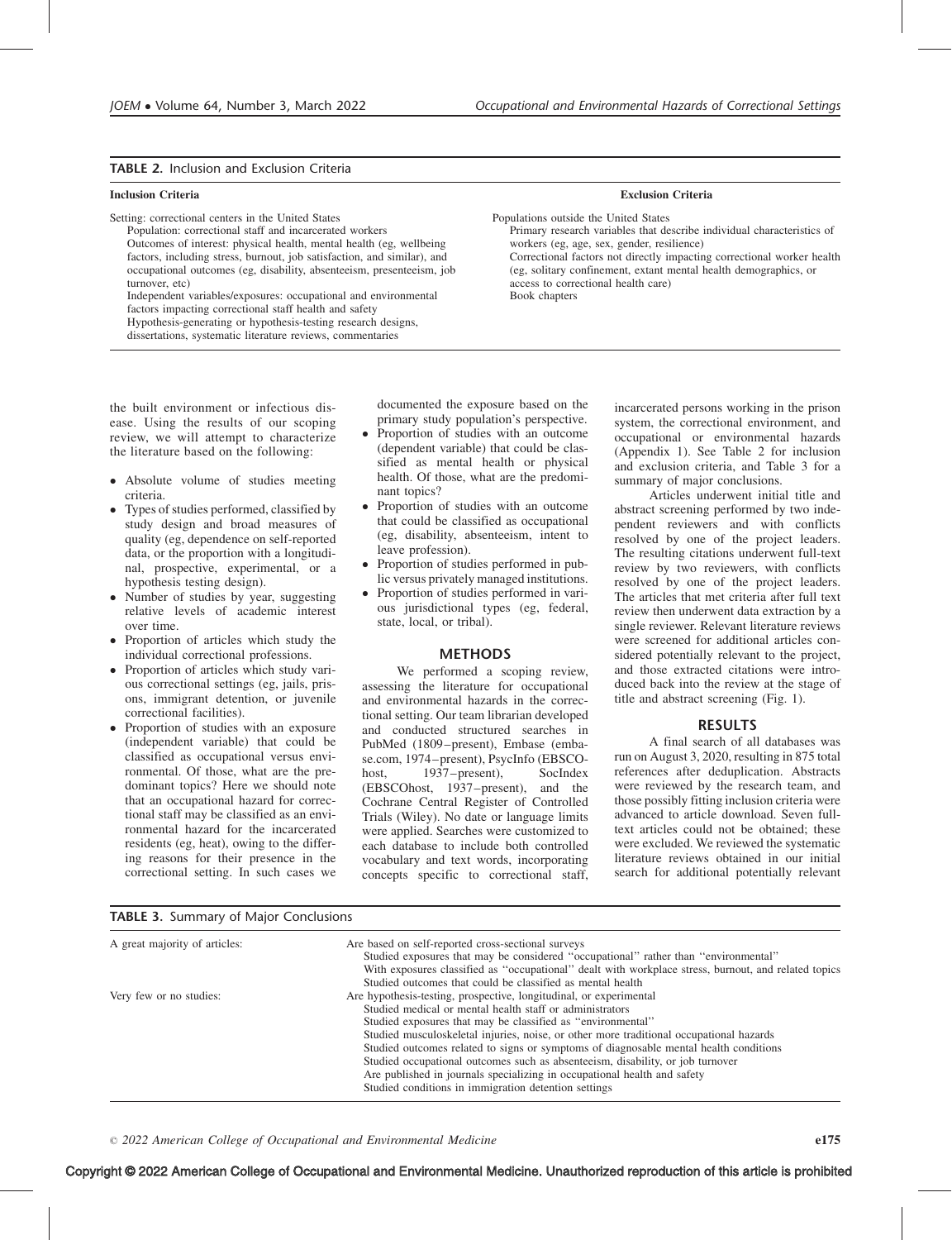

FIGURE 1. Literature Review Screening Methodology.

citations, yielding an additional 69 citations which were inserted into the title and abstract screening. In total, 942 studies underwent title and abstract screening, 342 underwent full-text review, and 147 studies underwent data extraction by a single reviewer. The results below are based on those 147 studies.

Dates of publication range from 1958 to 2020, with peaks in 2006 and 2012, and a generally increasing volume of publications over time. By proportion, 126 of 147 articles (86%) were based on a population-level hypothesis-generating or hypothesis-testing design, while the remaining studies  $(n = 21, 14\%)$  were systematic literature reviews, meta-analyses, commentaries, or case studies. Of the former 126, 111 (88%) were based primarily on self-reported data, and most of those (102, 92%) were based primarily on cross-sectional surveys. Other qualitative methods included in-depth interviews, focus groups, and ethnographies. There were only 2/147 studies that could be classified as experimental, constituting 1.3% of the population-level hypothesis-generating or hypothesis-testing articles.48,49 Only one study utilized a longitudinal design.<sup>50</sup>

Regarding the populations engaged in this research, 134/147 (91%) articles studied correctional professionals and 13/ 147 (9%) studied incarcerated people. Of the articles that studied correctional professionals, 57/134 (43%) studied correctional professionals in multiple job positions, 56/ 134 (42%) studied correctional officers only, 10/134 (7%) studied medical staff, 10 (7%) studied mental health staff, and

e176  $\degree$ 

3/147 (2%) studied administrators. In this and following analyses, the total percentages may exceed 100%, representing the small overlap between some categories.

Studies were conducted primarily in prisons ( $n = 93, 63\%$ ), followed by jails  $(n = 19, 13\%)$  and juvenile detention centers  $(n = 8, 5\%)$ . Thirty of 147 studies (20%) did not specify the setting type or performed analysis in multiple setting types. Explicit documentation of state versus federal versus local jurisdictions responsible for the institutions was infrequent enough that analysis of these criteria would likely be unreliable, but based on circumstantial descriptions, state departments of correction likely hosted the wide majority of these studies. Classification of private versus public management of the institutions was even more rarely defined, and there were no studies investigating conditions in immigration detention settings.

Considering that almost none of the extracted studies were designed to elicit causation, our classification of exposures and outcomes had to be based on the theoretical framework used by the authors. With this approach, exposures were classified as "occupational" in 127/147 (86%) and ''environmental'' in 24/147 (16%). Almost all of those classified as ''occupational,'' had exposures that were related to the stress of working in corrections. The theoretical constructs were diverse, measuring variables such as ''job-related stress,'' ''role stress,'' ''perception of danger,'' ''supervisory support," "job autonomy," and "fear of assault,'' to name a few. Only very rarely

did the studies engage more traditionally recognized occupational hazards such as noise  $(n = 5)$ , blood-borne pathogen exposures  $(n = 4)$ , or biomechanical exposures  $(n = 1)$ .

Outcomes were predominantly related to mental health (117/147, 80%), but almost none (4/147, 3%) addressed diagnosable mental health conditions or their symptoms. Instead, outcome variables included ''job stress,'' ''burnout,'' ''job satisfaction,'' ''organizational commitment,'' ''work-family conflict,'' and the like. Forty of 147 studies addressed outcomes we classified as ''physical health.'' Of those, 21 (53%) dealt with infectious disease, and only 4 (10%), or 3% of the total studies, dealt with musculoskeletal conditions or symptoms. The remainder utilized health risk assessments, physical symptom surveys, or lab results. Among all studies, 11 (7%) measured occupational outcomes such as absenteeism, duration of modified duty, or intent to leave the profession.

Finally, the data demonstrate that dissertations constituted 14%  $(n = 20)$  of the total articles analyzed. Excluding these, the remaining articles  $(n = 127)$  were predominantly published in journals of criminal justice ( $n = 72, 57\%$ ) and far less often in journals of occupational health and safety ( $n = 10, 8\%$ ), mental health ( $n = 9$ , 7%), infectious disease  $(n=7, 6\%)$ , and public and environmental health  $(n = 7,$ 6%).

# **DISCUSSION**

The vast majority of articles are based on self-reported cross-sectional surveys,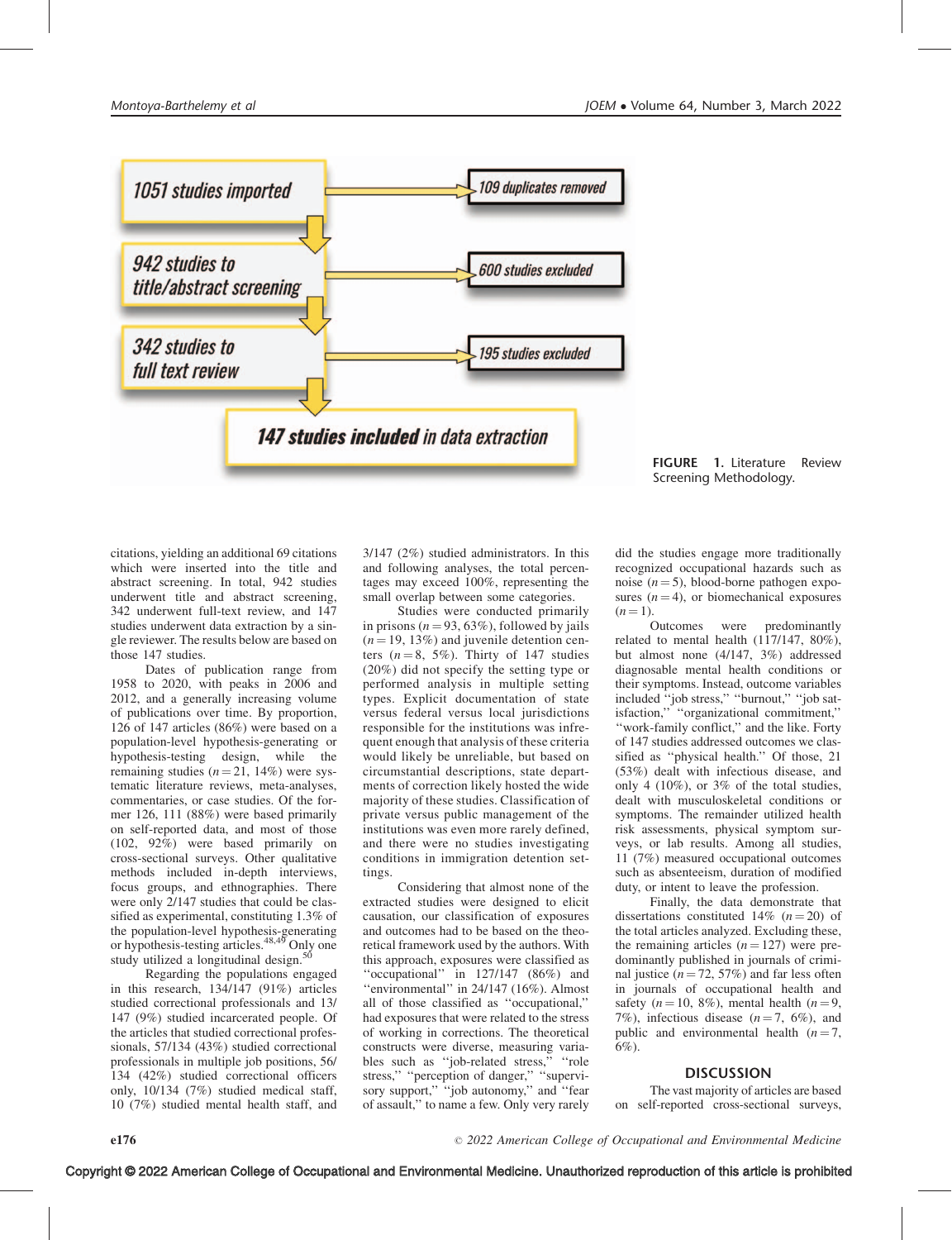only rarely augmented with a follow up survey or mixed methods approach utilizing in-depth interviews or correlation to institutional data. Even when excluding works that were written as dissertations, there is still a preponderance of the literature that is dependent upon self-reported, hypothesis-generating data, almost always in the form of crosssectional surveys.

We believe that surveys have arisen as the preferred means of studying correctional settings due to their affordability, relative ease of administration, direct access to those with the relevant experience, and avoidance of protected health information. Our concern is that inherent in these methods are obvious biases of selfselection, self-reporting, inability to establish causation, and limited reproducibility—impediments which consequently characterize the state of the literature overall.

This literature also tends strongly toward outcomes that we have classified as ''mental health,'' but which may more specifically be defined within themes of stress and burnout. These articles inform our well-established understanding of stress and burnout among correctional professionals, founded upon a consistent theoretical framework, with outcomes which have been described in excellent detail by Lambert et al in  $2015$ .<sup>51</sup>

Again, however, we must ask how the literature has become so heavily weighted toward these themes. Stress and burnout are aspects of occupational health about which each staff member would (by definition) have intimate and exclusive knowledge, unlike airborne mold concentrations or population level musculoskeletal injury rates. This direct access to a primary data source, coupled with the aforementioned advantages of survey methods, again suggests that ease of data collection may be a driving force.

Despite the body of literature devoted to mental health, there are very few articles that evaluate established diagnoses of mental health such as depression, anxiety, or PTSD. This is terribly unfortunate, especially considering the substantial attention paid to similar professionals in non-correctional settings.<sup>52,53</sup> Conclusions related to stress and burnout are real and valuable, but advancing research to investigate discrete, treatable, and potentially compensable mental health diagnoses would permit advocacy for specific and tangible policy interventions.

There are barriers to engaging mental health diagnoses, however, which may include the unwillingness of employees to disclose personal medical information, the ethical mandate to provide mental health services for those who show severe

symptoms, or the need to screen all professionals in a facility to avoid institutional liability. Whatever the reason, an understanding of the mental health of these professionals is impaired without a grounding in medical diagnosis.

Correctional professionals constituted the predominant research populations, as opposed to the incarcerated people who also perform work in prisons, and without whom the operation of correctional institutions would likely be impossible.<sup>42</sup> Incarcerated people are appropriately classified as a protected population with regard to research, a fact that may discourage research in correctional settings in general and has likely contributed to an almost complete lack of literature related to incarcerated working conditions.<sup>34</sup> This review has reinforced their status as an underserved occupational population, and the need for additional investigation regarding their working conditions and outcomes.

There are also no articles that address hazards in immigration detention facilities. The hazards for these professionals are very similar to those in criminal corrections, but with enough unique aspects that would warrant dedicated research. For example, articles outside academia describe understaffing, overcrowding, poor sanitation, construction near Superfund sites, uncontrolled heat exposure, and many other environmental hazards.54–59 People confined in immigration facilities are incarcerated in civil, not criminal detention. They are not generally kept as long as those in prisons and tend to be younger and healthier with a much greater proportion of women,<br>children, and families.<sup>56</sup> They may also have higher rates of certain infectious diseases. There are linguistic or cultural barriers facing immigration detention staff as they attempt to complete their work, as well as a difference in governmental oversight (generally federal, but may utilize local jurisdictions contracted to provide space and staff). However, without the most fundamental research we will have no understanding of how these settings affect people in those settings.

Though not completely absent, there are extremely few articles in our review with experimental designs. Those that exist examine interventions that, again, examine stress and burnout among correctional professionals. As a result, we have very little information from which to design workplace improvements.

Few articles engaged outcome measures that may be classified as physical health; of those, the largest proportion studied infectious disease. Once again, the 2012 work of Konda remains the most comprehensive work describing fatal and non-fatal injuries in jails and prisons.<sup>9</sup> Of the peerreviewed articles published, the majority were published in journals that specialize in criminal justice, with very few in journals of occupational health and safety.

Finally, the data demonstrate trends in volume of literature overall. A total of 147 articles were included in this scoping review, from which we can graph the volume of publications by year (Fig. 2). Articles were published in a date range between 1958 and 2020, with an apparent gradual increase in volume over that time. This may reflect an increasing interest in correctional settings, perhaps parallel to the rapid increase in incarcerated persons in the United States. It may also reflect an expanding volume of academic literature overall or the increasing ease of digital indexing and access. However, there also seems to be little shift in the topics engaged or research methods utilized. In summary, there appears to be an increasing absolute volume of articles, without any apparent advancement in research methods.

The lack of academic investigation in this setting demands an understanding of the structural barriers to research. Inwald contends that pressures to maintain order in an inherently chaotic environment requires tight control of behavior, of both the incarcerated persons and staff.<sup>60</sup> Such control does not lend itself to data collection, and even less to intervention. Any evaluation must be performed in a way that satisfies the immediate logistical and political needs of the institution, as determined by administrators. Staff may be wary of research which has the potential to expose individual behavior, perceptions, or work records, exposing them to adverse employment actions, and employers may fear the results of any investigation may complicate contract negotiations. All of these factors can affect research data directly by confounding the selection and responses of study participants.

Systems of corrections in the United States are highly fragmented between federal, state, local, and tribal systems. While it allows each system to design operations according to their particular needs, there is also little coordination in data collection, knowledge sharing, or policy creation. Systems are also traditionally very insular, with a great deal of discretion over information shared with outside entities, and little incentive to do so.

Funding for corrections in general is tenuous,<sup>27</sup> and money for research can be expected to be similarly scarce. In short, research in these settings faces barriers from administrators, staff, and correctional and academic research systems. As a result, the most accessible research projects are those that are cheap, methodologically simple, not requiring sensitive institutional data

Copyright © 2022 American College of Occupational and Environmental Medicine. Unauthorized reproduction of this article is prohibited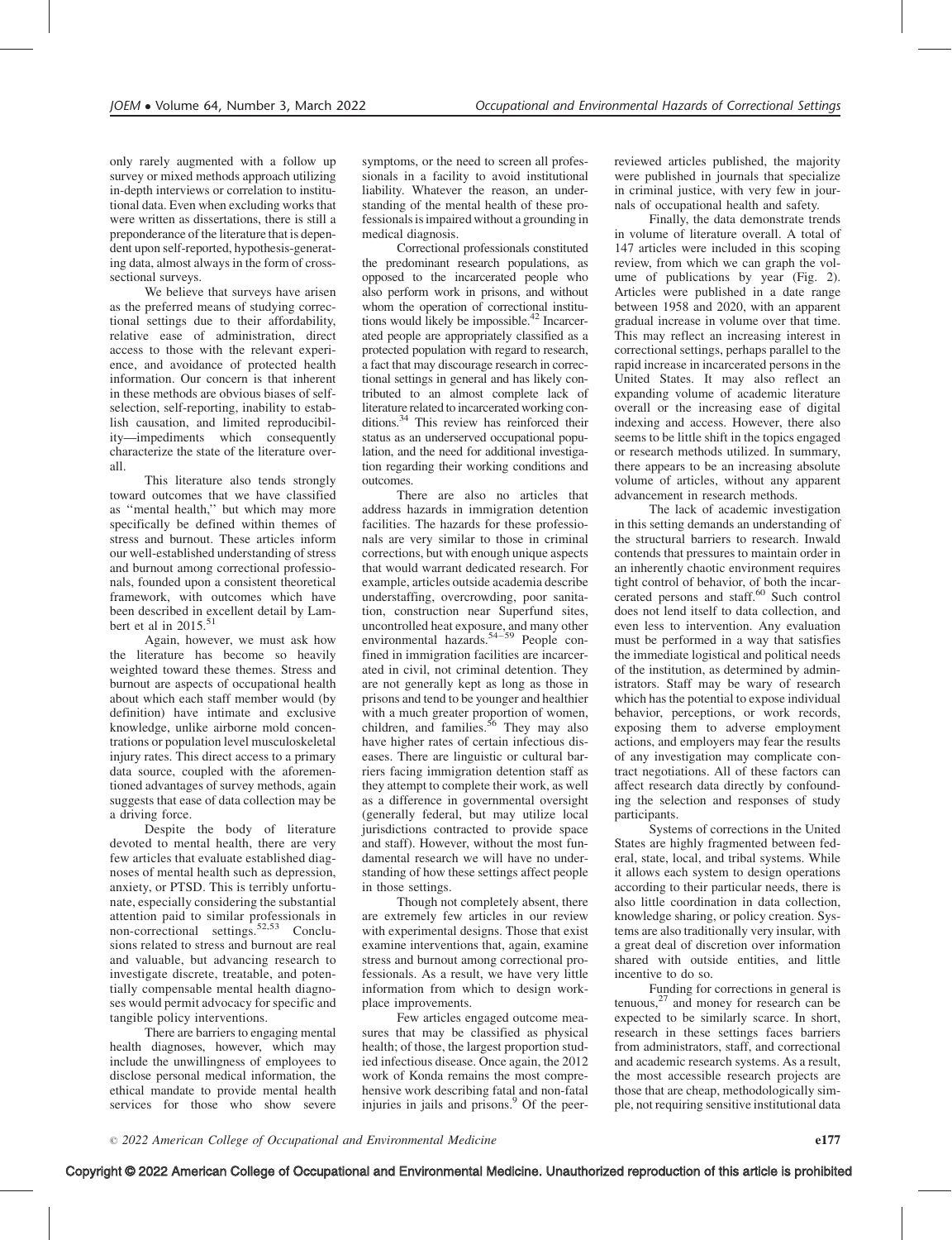

FIGURE 2. Count versus year of publication.

or interventions. Surveys fit this criteria and surveys of stress and burnout generate primary data directly from the staff.

It may also explain the relatively high volume of dissertations on the subject, which also tend toward those same criteria. Doctoral candidates may also have a tendency toward topics that carry some social justice import or are performed in an ''exotic'' setting such as a prison. Perhaps they are subsequently unable to continue studying corrections when they become dependent on funding sources for academic advancement.

#### Limitations

It is very likely that, despite the appropriate search terms and systematic method used to obtain citations, articles were missed that may have otherwise met inclusion criteria. Occupational and environmental medicine (OEM) is generally under-recognized as a medical specialty, so classification of ''occupational'' or ''environmental'' hazards may represent a relatively esoteric distinction. As a result, an apparent lack of OEM health topics may partially represent a failure of these academic databasesto recognize articles as such. Future attempts to review this literature would benefit from a manual search for specific high yield subjects (eg, COVID-19 in correctional settings).

We attempted to find additional articles by extracting citations from review articles in our initial search. The review articles; however, generally dealt with issues related to correctional staff stress or burnout, likely amplifying the proportion of our review that evaluated those topics.

Although we had good reason to exclude international articles from this review, there remains a wealth of unanalyzed information within that literature. Anecdotally, several members of our review team have asserted that the research outside the United States may have engaged a greater variety of research methods, topics, and interventions, and would be an excellent place from which to draw a future research strategy.

The scope of the present study was limited to peer-reviewed academic research articles and therefore did not systematically capture the substantial body of work that has been produced by expert governmental and independent non-governmental groups. Examples include the National Institute of Corrections, the American Correctional Association, the Vera Institute of Justice, the Pew Charitable Trusts, the Prison Policy Initiative, the RAND corporation, the American Civil Liberties Union, and many, many others. These non-peer reviewed works may have access to data, funding, and social or political expertize that were not available to this review. Finally, a prodigious body of work is produced by journalists, without the academic rigor (or the barriers to access) provided by peer review, but with a responsiveness to social and political climate that can point us toward the most pressing research questions.

# RECOMMENDATIONS

In 2009, NIOSH recognized a lack of occupational safety and health research by advocating several measures for improvement across all occupations.<sup>61</sup> Recommendations for the public safety sector professions (law enforcement, fire service, corrections, emergency medical services, and wildland fire service) were presented jointly and centered around reduction in workplace injuries and fatalities, illness and injuries from infectious disease, and workplace factors related to stress.

NIOSH's recommendations under each topic, updated in 2013, then again in 2019, are numerous, detailed, and appropriate, and our research group would not make any recommendations for change. It is from here that we would recommend building a research strategy for correctional settings.

This present review has revealed that despite over a decade of guidance provided by NIOSH, there has been little advancement in the topics engaged by researchers and the research methods employed to study correctional occupational health. It is crucial that we ask why the recommended research has not been accomplished and how to ensure that the needed work is effectively engaged. Key barriers to completion of research in correctional settings appear to be related to data access and funding.

To address the first key barrier of data access, we recommend greater collaboration between correctional and occupational safety professionals with a specific goal of making data more available to researchers. Relevant professional organizations with a responsibility to correctional staff health include ACOEM, the American College of Correctional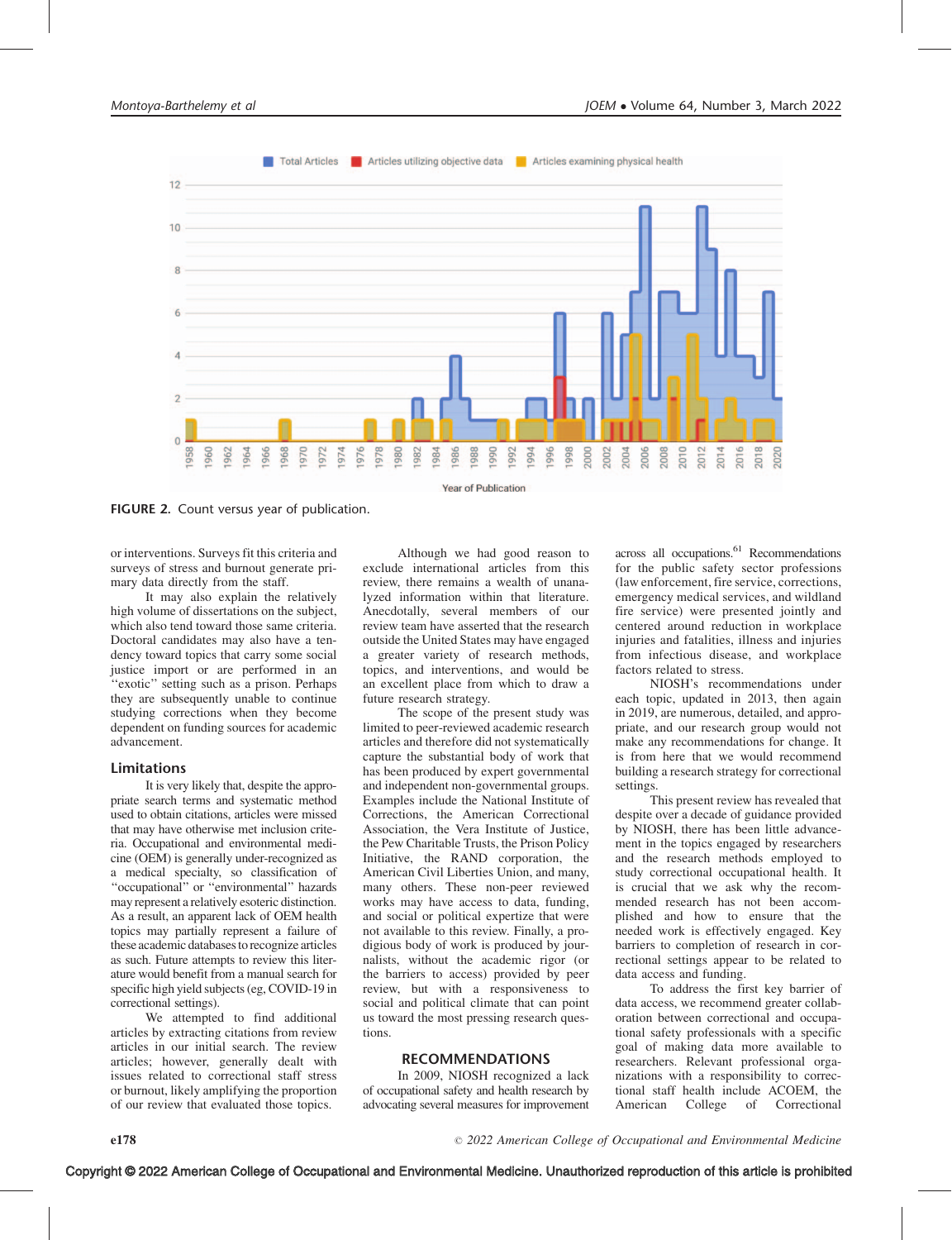Physicians, the American Correctional Association, the National Commission on Correctional Health Care, the American Public Health Association, and the National Environmental Health Association. Governmental organizations include NIOSH and the Occupational Safety and Health Administration, the Department of Labor and Bureau of Labor Statistics, the Department of Justice and the Bureau for Justice Statistics, the Federal Bureau of Prisons, and many others. Labor unions such as the American Federation of State, County and Municipal Employees represent correctional professionals as essential stakeholders and must be engaged as well.

Helpful changes would include standardization and centralization of injury and illness data collection across all jurisdictions within a relevant government body such as the Department of Labor with assistance from the Bureau of Justice Statistics. The Bureau of Labor Statistics should gather discrete data regarding which professionals (especially medical and mental health workers) are employed in correctional settings so as to make critical comparisons to non-incarcerated settings. We also recommend that researchers and database managers consider the relevance of their work to occupational and environmental health and list them as such.

Both formal and informal restrictions on research on incarcerated populations exist, and with good reason, but may discourage occupational health investigation related to correctional staff as well. Correctional administrators, members of institutional review boards, correctional researchers, and community stakeholders should be engaged to determine where these barriers exist and how research can be enabled and promoted without putting incarcerated participants at risk for exploitation. Researchers must also seek to better understand the occupational hazards and outcomes endured by incarcerated workers.

To address the second barrier, the organizations listed above should also work to create pools of research funding, preferentially disbursed for topics listed in the NORA recommendations and to investigate injury and illnesses, environmental hazards, correctional health professionals, incarcerated workers, and immigration detention settings. Additional research questions should be solicited from employee groups such as professional organizations and labor unions.

Finally, new policies and structures for correctional institutions may emerge given the increased public interest in criminal justice reform in the last decade. We strongly recommend that occupational and environmental health research, data availability, and funding be made a priority in any proposed policies.

ACOEM has a specific role to play in the coming years. The organization should issue a position statement calling for improvement and advancement of the research into correctional setting health and safety. We should forge new relationships with national professional organizations with expertize in occupational and correctional health, corrections, public health, and environmental health, and submit a collaborative resolution to the American Medical Association. ACOEM should make the topic more visible to residents and medical students by offering training rotations and research mentorships focused on correctional setting occupational health. Finally, we should recruit researchers from within our organization to engage the research questions proposed in this article, and to advocate to their home institutions for funding opportunities.

#### CONCLUSIONS

Maintaining healthy, safe, and productive work environments for our workers in correctional settings is a matter of deep consequence to the workers themselves, the institutions they serve, the incarcerated individuals with whom they share space, and inevitably, to our wider community. While the existing research has been foundational to our understanding of hazards in the correctional setting, especially regarding stress and burnout, this review has demonstrated a need for further research that utilizes more advanced methods that explore additional topics previously neglected. Examples include environmental exposures, prevalence, and risk factors for specific mental health diagnoses, rates of injury, illness, and disability, and effective control of correctional hazards through intervention.

We must also engage a wider variety of correctional professions and correctional settings. NIOSH has provided a research roadmap with the NORA guidelines, but realization of these goals will rely upon multidisciplinary collaboration, specific grants to engage researchers, and an improved understanding of the barriers inherent to correctional research, all while maintaining rigorous protection for incarcerated persons as an especially vulnerable population.

#### REFERENCES

- 1. Federal Bureau of Prisons. About Our Agency; 2021. Available at: [https://web.archive.org/](https://web.archive.org/web/20200430055056/https://www.bop.gov/about/agency/) [web/20200430055056/https://www.bop.gov/](https://web.archive.org/web/20200430055056/https://www.bop.gov/about/agency/) [about/agency/. Accessed July 30, 2021.](https://web.archive.org/web/20200430055056/https://www.bop.gov/about/agency/)
- 2. US Census Bureau. Local Government, Employment and Payroll Data, by State and Function, March 2019; 2021. Available at: [https://www2.census.gov/programs-surveys/](https://www2.census.gov/programs-surveys/apes/datasets/2019/2019_local.xls) [apes/datasets/2019/2019\\_local.xls. Accessed](https://www2.census.gov/programs-surveys/apes/datasets/2019/2019_local.xls) [July 20, 2021.](https://www2.census.gov/programs-surveys/apes/datasets/2019/2019_local.xls)
- 3. US Census Bureau. State Government, Employment and Payroll Data, by State and Function, March 2019; 2021. Available at: [https://](https://www2.census.gov/programs-surveys/apes/datasets/2019/2019_state.xls) [www2.census.gov/programs-surveys/apes/](https://www2.census.gov/programs-surveys/apes/datasets/2019/2019_state.xls) [datasets/2019/2019\\_state.xls. Accessed July 20,](https://www2.census.gov/programs-surveys/apes/datasets/2019/2019_state.xls) [2021.](https://www2.census.gov/programs-surveys/apes/datasets/2019/2019_state.xls)
- 4. Sawyer W, Wagner P. Mass incarceration: the whole pie 2020. In: Prison Policy Initiative; 2020. Available at: [https://www.prisonpoli](https://www.prisonpolicy.org/reports/pie2020.html)[cy.org/reports/pie2020.html.](https://www.prisonpolicy.org/reports/pie2020.html) Accessed July 15, 2021.
- 5. Swenson DX, Waseleski D, Hartl R. Shift work and correctional officers: effects and strategies for adjustment. J Correctional Health Care. 2008;14:299–310.
- 6. Liebert D. Staffing Analysis Workbook for Jails. 2nd ed. Collingdale, PA: DIANE Publishing; 2008.
- 7. Maslach C. Burnout: The Cost of Caring. Los Alto, CA: ISHK; 2003.
- 8. Hessl SM. Police and corrections. Occup Med. 2001;16:39–49.
- 9. Konda S, Reichard AA, Tiesman HM. Occupational injuries among US correctional officers, 1999-2008. J Safety Res. 2012;43: 181–186.
- 10. Ferdik FV, Smith H. Correctional Officer Safety and Wellness Literature Synthesis. US Department of Justice, Office of Justice Programs, National Institute of Justice; 2017.
- 11. Bureau of Labor Statistics. Incidence rates of nonfatal occupational injuries and illnesses by industry and case types,  $2019$ ; 2020. Available at: [https://www.bls.gov/web/osh/summ1\\_00.htm.](https://www.bls.gov/web/osh/summ1_00.htm) [Accessed July 30, 2021.](https://www.bls.gov/web/osh/summ1_00.htm)
- 12. Baussano I, Williams BG, Nunn P, Beggiato M, Fedeli U, Scano F. Tuberculosis incidence in prisons: a systematic review. *PLoS Med.*<br>2010;7:e1000381.
- 13. Centers for Disease Control and Prevention (CDC). Interim guidance on management of coronavirus disease 2019 (COVID-19) in correctional and detention facilities; 2020. Available at: [www.cdc.gov/coronavirus/2019-ncov/](http://www.cdc.gov/coronavirus/2019-ncov/community/correction-detention/guidance-correctional-detention.html) [community/correction-detention/guidance-cor](http://www.cdc.gov/coronavirus/2019-ncov/community/correction-detention/guidance-correctional-detention.html)[rectional-detention.html. Accessed April 30,](http://www.cdc.gov/coronavirus/2019-ncov/community/correction-detention/guidance-correctional-detention.html) [2021.](http://www.cdc.gov/coronavirus/2019-ncov/community/correction-detention/guidance-correctional-detention.html)
- 14. Maruschak LM, Sabol WJ, Potter RH, Reid LC, Cramer EW. Pandemic influenza and jail facilities and populations. Am J Public Health. 2009;99(suppl):S339–S344.
- 15. Wilper AP, Woolhandler S, Boyd JW, et al. The health and health care of US prisoners: results of a nationwide survey.  $Am^T J$  Public Health. 2009;99:666–672.
- 16. Guo W, Cronk R, Scherer E, et al. A systematic scoping review of environmental health conditions in penal institutions. Int J Hyg Environ Health. 2019;222:790–803.
- 17. Bick JA. Infection control in jails and prisons. Clin Infect Dis. 2007;45:1047–1055.
- 18. Allen J, ed. The 9 Foundations of a Healthy Building. Harvard T.H. Chan School of Public Health; 2017. Available at: [https://9founda](https://9foundations.forhealth.org/)[tions.forhealth.org/. Accessed July 30, 2021.](https://9foundations.forhealth.org/)
- 19. US Comptroller General. Report to the Congress of the United States. The Department of Justice Can Do More To Help Improve Conditions at State and Local Correctional Facilities; 1980. Available at: [https://www.gao.](https://www.gao.gov/assets/ggd-80-77.pdf) [gov/assets/ggd-80-77.pdf. Accessed July 15,](https://www.gao.gov/assets/ggd-80-77.pdf)  $2021.$
- 20. Bernd C, Loftus-Farren Z, Mitra M. America's toxic prisons. The environmental injustices of mass incarceration. Earth Island J. 2017. Available at: [https://earthisland.org/journal/ameri](https://earthisland.org/journal/americas-toxic-prisons/)[cas-toxic-prisons/](https://earthisland.org/journal/americas-toxic-prisons/). Accessed July 30, 2021.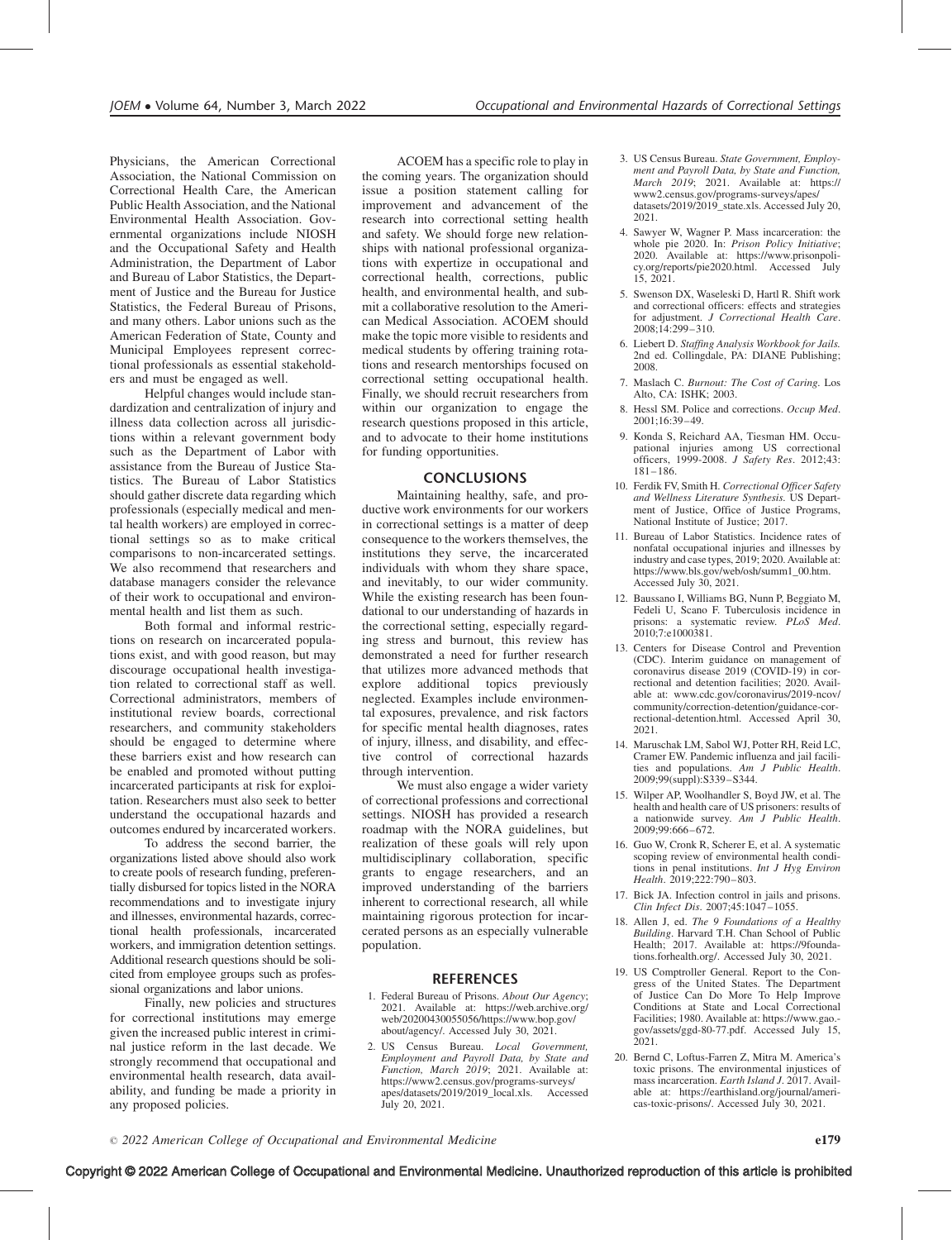- 21. Schuman A. To get stuff and sell it for as much as we can get: federal prison industries and electronics recycling. Prison Legal News.<br>2007. Available at: [https://www.prisonlegal](https://www.prisonlegalnews.org/news/2007/mar/15/to-get-stuff-and-sell-it-for-as-much-as-we-can-get-federal-prison-industries-and-electronics-recycling/)[news.org/news/2007/mar/15/to-get-stuff-and](https://www.prisonlegalnews.org/news/2007/mar/15/to-get-stuff-and-sell-it-for-as-much-as-we-can-get-federal-prison-industries-and-electronics-recycling/)[sell-it-for-as-much-as-we-can-get-federal](https://www.prisonlegalnews.org/news/2007/mar/15/to-get-stuff-and-sell-it-for-as-much-as-we-can-get-federal-prison-industries-and-electronics-recycling/)[prison-industries-and-electronics-recycling/](https://www.prisonlegalnews.org/news/2007/mar/15/to-get-stuff-and-sell-it-for-as-much-as-we-can-get-federal-prison-industries-and-electronics-recycling/). Accessed July 30, 2021.
- 22. Working Narratives. The Prison Ecology Project. Available at: [https://nationinside.org/cam](https://nationinside.org/campaign/prison-ecology-project/)[paign/prison-ecology-project/. Accessed July](https://nationinside.org/campaign/prison-ecology-project/) [20, 2021.](https://nationinside.org/campaign/prison-ecology-project/)
- 23. Calavita K, Jenness V. Inside the pyramid of disputes: naming problems and filing grievances in California prisons. Soc Problems. 2013;60:50–80.
- 24. Cheek FE, Miller MDS. The experience of stress for correction officers: a double-bind theory of correctional stress. J Criminal Justice. 1983;11:105–120.
- 25. Fifield J. Many States Face Dire Shortage of Prison Guards. The Pew Charitable Trusts; 2016. Available at: [https://www.pewtrusts.org/](https://www.pewtrusts.org/en/research-and-analysis/blogs/stateline/2016/03/01/many-states-face-dire-shortage-of-prison-guards) [en/research-and-analysis/blogs/stateline/2016/](https://www.pewtrusts.org/en/research-and-analysis/blogs/stateline/2016/03/01/many-states-face-dire-shortage-of-prison-guards) [03/01/many-states-face-dire-shortage-of](https://www.pewtrusts.org/en/research-and-analysis/blogs/stateline/2016/03/01/many-states-face-dire-shortage-of-prison-guards)[prison-guards. Accessed July 15, 2021.](https://www.pewtrusts.org/en/research-and-analysis/blogs/stateline/2016/03/01/many-states-face-dire-shortage-of-prison-guards)
- 26. Sonenstein B. All 50 states report prison understaffing. Prison Legal News. 2020. Available at: [https://www.prisonlegalnews.org/news/2020/](https://www.prisonlegalnews.org/news/2020/apr/1/all-50-states-report-prison-understaffing/) [apr/1/all-50-states-report-prison-understaffing/](https://www.prisonlegalnews.org/news/2020/apr/1/all-50-states-report-prison-understaffing/). Accessed July 10, 2021.
- 27. Galvin G. Underfunded, Overcrowded State Prisons Struggle with Reform. US News World Rept. 2017. Available at: [https://www.usnews.](https://www.usnews.com/news/best-states/articles/2017-07-26/understaffed-and-overcrowded-state-prisons-crippled-by-budget-constraints-bad-leadership) [com/news/best-states/articles/2017-07-26/](https://www.usnews.com/news/best-states/articles/2017-07-26/understaffed-and-overcrowded-state-prisons-crippled-by-budget-constraints-bad-leadership) [understaffed-and-overcrowded-state-prisons](https://www.usnews.com/news/best-states/articles/2017-07-26/understaffed-and-overcrowded-state-prisons-crippled-by-budget-constraints-bad-leadership)[crippled-by-budget-constraints-bad-leadership.](https://www.usnews.com/news/best-states/articles/2017-07-26/understaffed-and-overcrowded-state-prisons-crippled-by-budget-constraints-bad-leadership) [Accessed July 27, 2021.](https://www.usnews.com/news/best-states/articles/2017-07-26/understaffed-and-overcrowded-state-prisons-crippled-by-budget-constraints-bad-leadership)
- 28. Lai J, Ma S, Wang Y, et al. Factors associated with mental health outcomes among health care workers exposed to coronavirus disease 2019. JAMA Netw Open. 2020;3:e203976.
- 29. Bureau of Labor Statistics, US Department of Labor. Occupational Outlook Handbook: Correctional Officers and Bailiffs; 2021. Available at: [https://www.bls.gov/ooh/protective-service/](https://www.bls.gov/ooh/protective-service/correctional-officers.htm) [correctional-officers.htm. Accessed July 15,](https://www.bls.gov/ooh/protective-service/correctional-officers.htm) [2021.](https://www.bls.gov/ooh/protective-service/correctional-officers.htm)
- 30. Bureau of Labor Statistics, US Department of Labor. Occupational Outlook Handbook: Police and Detectives; 2021. Available at: [https://](https://www.bls.gov/ooh/protective-service/police-and-detectives.htm) [www.bls.gov/ooh/protective-service/police](https://www.bls.gov/ooh/protective-service/police-and-detectives.htm)[and-detectives.htm. Accessed July 25, 2021.](https://www.bls.gov/ooh/protective-service/police-and-detectives.htm)
- 31. Lambert EG, Hogan NL, Barton-Bellessa SM, Jiang S. Examining the relationship between supervisor and management trust and job burnout among correctional staff. Crim Justice Behav. 2012;39:938–957.
- 32. Centers for Disease Control and Prevention, National Institute for Occupational Safety and Health. What Is Total Worker Health? 2020. Available at: [https://www.cdc.gov/niosh/twh/](https://www.cdc.gov/niosh/twh/totalhealth.html) [totalhealth.html. Accessed July 30, 2021.](https://www.cdc.gov/niosh/twh/totalhealth.html)
- 33. Atkin-Plunk CA, Armstrong GS. Transformational leadership skills and correlates of prison warden job stress. Crim Justice Behav. 2013;40:551–568.
- 34. Montoya-Barthelemy A. The occupational health of prison inmates: an ignored population and an opportunity. J Occup Environ Med. 2019;61:e74–e76.
- 35. American College of Occupational and Environmental Medicine ACOEM; 2021. Available at: [https://acoe](https://acoem.org/About-ACOEM)[m.org/About-ACOEM. Accessed July 30, 2021.](https://acoem.org/About-ACOEM)
- 36. Peters MDJ, Godfrey C, McInerney P, Munn Z, Tricco AC, Khalil H. Chapter 11: Scoping

reviews. In: Aromataris E, Munn Z, editors. JBI Manual for Evidence Synthesis. Adelaide, South Australia: JBI; 2020. Available at: [https://](https://wiki.jbi.global/display/MANUAL/Chapter+11%253A+Scoping+reviews) [wiki.jbi.global/display/MANUAL/Chap](https://wiki.jbi.global/display/MANUAL/Chapter+11%253A+Scoping+reviews)[ter+11%3A+Scoping+reviews](https://wiki.jbi.global/display/MANUAL/Chapter+11%253A+Scoping+reviews). Accessed July 30, 2021.

- 37. Enggist S, Møller L, Galea G, Udesen C. Prisons and Health. Copenhagen, Denmark: WHO Regional Office for Europe; 2014, Available at: [https://apps.who.int/iris/handle/10665/128603.](https://apps.who.int/iris/handle/10665/128603) Accessed November 24, 2021.
- 38. Caputo F, Gratteri S, Sacco MA, et al. Covid-19 emergency in prison: Current management and forensic perspectives. Med Leg J. 2020;88:185– 186.
- 39. McCotter OZ, Benedict K, Engelthaler DM, et al. Update on the epidemiology of coccidioidomycosis in the United States. Med Mycol. 2019;57:S30–S40.
- 40. Nigra AE, Navas-Acien A. Arsenic in US correctional facility drinking water, 2006-2011. Environ Res. 2020;188:109768.
- 41. Skarha J, Peterson M, Rich JD, Dosa D. An overlooked crisis: extreme temperature exposures in incarceration settings. Am J Public Health. 2020;110:S41–S42.
- 42. Schwartzapfel B. The great American chain gang. Am Prospect. 2014. Available at: [https://prospect.org/justice/great-american](https://prospect.org/justice/great-american-chain-gang/)[chain-gang/.](https://prospect.org/justice/great-american-chain-gang/) Accessed July 15, 2021.
- 43. Centers for Disease Control and Prevention. Outbreak of Shiga Toxin-producing Escherichia coli O111 infections associated with a correctional facility dairy-Colorado, 2010. MMWR Morb Mortal Wkly Rep. 2012;61:149–152.
- 44. Hall DJ. Fiberdome pays \$18,000 in fines for worker safety violations. Wisconsin State J. 2014. Available at: [https://madison.com/wsj/](https://madison.com/wsj/business/fiberdome-pays-18-000-in-fines-for-worker-safety-violations/article_c508212c-94e7-5742-bd95-644e07ab7d14.html) [business/fiberdome-pays-18-000-in-fines-for](https://madison.com/wsj/business/fiberdome-pays-18-000-in-fines-for-worker-safety-violations/article_c508212c-94e7-5742-bd95-644e07ab7d14.html)[worker-safety-violations/article\\_c508212c-94e7-](https://madison.com/wsj/business/fiberdome-pays-18-000-in-fines-for-worker-safety-violations/article_c508212c-94e7-5742-bd95-644e07ab7d14.html) [5742-bd95-644e07ab7d14.html.](https://madison.com/wsj/business/fiberdome-pays-18-000-in-fines-for-worker-safety-violations/article_c508212c-94e7-5742-bd95-644e07ab7d14.html) Accessed July 30, 2021.
- 45. Marks C. High risk, low pay for California prisoners who fight fires. Prison Legal News. 2019. Available at: [https://www.prisonlegal](https://www.prisonlegalnews.org/news/2019/feb/4/high-risk-low-pay-california-prisoners-who-fight-fires/)[news.org/news/2019/feb/4/high-risk-low-pay](https://www.prisonlegalnews.org/news/2019/feb/4/high-risk-low-pay-california-prisoners-who-fight-fires/)[california-prisoners-who-fight-fires/.](https://www.prisonlegalnews.org/news/2019/feb/4/high-risk-low-pay-california-prisoners-who-fight-fires/) Accessed July 30, 2021.
- 46. Montoya-Barthelemy AG, Lee CD, Cundiff DR, Smith EB. COVID-19 and the correctional environment: the American prison as a focal point for public health. Am J Prev Med.<br>2020;58:888-891.
- 47. The COVID Prison Project. National COVID-19 Statistics; 2021. Available at: [https://covid](https://covidprisonproject.com/data/national-overview/)[prisonproject.com/data/national-overview/.](https://covidprisonproject.com/data/national-overview/) [Accessed June 15, 2021.](https://covidprisonproject.com/data/national-overview/)
- 48. Backer L. The Differential Effectiveness of a Stress Inoculation Training Intervention as a Function of Coping Style Among Correctional Workers; 1990 (Doctoral dissertation, California School of Professional Psychology-San Diego).
- 49. McCraty R, Atkinson M, Lipsenthal L, Arguelles L. New hope for correctional officers: an innovative program for reducing stress and health risks. Appl Psychophysiol Biofeedback. 2009;34:251–272.
- 50. Dignam JT. Social Support, Job Stress, Burnout and Health Among Correctional Officers: A Longitudinal Analysis; 1986 (Doctoral dissertation, Arizona State University).
- 51. Lambert EG, Hogan NL, Griffin ML, Kelley T. The correctional staff burnout literature. Crim Justice Stud. 2015;28:397–443.
- 52. Lexipol Team. Trauma on the Job: Post-Traumatic Stress Disorder in Law Enforcement

Officers; 2016. Available at: [https://www.lexi](https://www.lexipol.com/resources/blog/post-traumatic-stress-disorder-law-enforcement-officers/)[pol.com/resources/blog/post-traumatic-stress](https://www.lexipol.com/resources/blog/post-traumatic-stress-disorder-law-enforcement-officers/)[disorder-law-enforcement-officers/. Accessed](https://www.lexipol.com/resources/blog/post-traumatic-stress-disorder-law-enforcement-officers/) [July 30, 2021.](https://www.lexipol.com/resources/blog/post-traumatic-stress-disorder-law-enforcement-officers/)

- 53. Substance Abuse and Mental Health Services Administration. Disaster Technical Assistance Center Supplemental Research Bulletin  $-$  First Responders: Behavioral Health Concerns, Emergency Response, and Trauma; 2018. Available at: [https://www.samhsa.gov/sites/](https://www.samhsa.gov/sites/default/files/dtac/supplementalresearchbulletin-firstresponders-may2018.pdf) [default/files/dtac/supplementalresearchbulle](https://www.samhsa.gov/sites/default/files/dtac/supplementalresearchbulletin-firstresponders-may2018.pdf)[tin-firstresponders-may2018.pdf. Accessed](https://www.samhsa.gov/sites/default/files/dtac/supplementalresearchbulletin-firstresponders-may2018.pdf) [July 20, 2021.](https://www.samhsa.gov/sites/default/files/dtac/supplementalresearchbulletin-firstresponders-may2018.pdf)
- 54. Clark M. As climate changes, high temperatures plague prisons and jails. Prison Legal News. 2019. Available at: [https://www.prisonlegal](https://www.prisonlegalnews.org/news/2019/oct/7/climate-changes-high-temperatures-plague-prisons-and-jails/)[news.org/news/2019/oct/7/climate-changes](https://www.prisonlegalnews.org/news/2019/oct/7/climate-changes-high-temperatures-plague-prisons-and-jails/)[high-temperatures-plague-prisons-and-jails/](https://www.prisonlegalnews.org/news/2019/oct/7/climate-changes-high-temperatures-plague-prisons-and-jails/). Accessed July 28, 2021.
- 55. Clark M. Burgeoning immigration detainee population stresses ICE. Prison Legal News. 2008. Available at: [https://www.prisonlegal](https://www.prisonlegalnews.org/news/2008/sep/15/burgeoning-immigration-detainee-population-stresses-ice/)[news.org/news/2008/sep/15/burgeoning-immi](https://www.prisonlegalnews.org/news/2008/sep/15/burgeoning-immigration-detainee-population-stresses-ice/)[gration-detainee-population-stresses-ice/.](https://www.prisonlegalnews.org/news/2008/sep/15/burgeoning-immigration-detainee-population-stresses-ice/) Accessed July 30, 2021.
- 56. Ryo E, Peacock I. The Landscape of Immigration Detention in the United States. American Immigration Council; 2018 , Available at: [https://www.americanimmigrationcouncil.org/](https://www.americanimmigrationcouncil.org/research/landscape-immigration-detention-united-states) [research/landscape-immigration-detention](https://www.americanimmigrationcouncil.org/research/landscape-immigration-detention-united-states)[united-states](https://www.americanimmigrationcouncil.org/research/landscape-immigration-detention-united-states). Accessed July 28, 2021.
- 57. Sample B. Deplorable conditions at Los Angeles ICE facility result in settlement. Prison Legal News. 2010. Available at: [https://](https://www.prisonlegalnews.org/news/2010/sep/15/deplorable-conditions-at-los-angeles-ice-facility-result-in-settlement/) [www.prisonlegalnews.org/news/2010/sep/15/](https://www.prisonlegalnews.org/news/2010/sep/15/deplorable-conditions-at-los-angeles-ice-facility-result-in-settlement/) [deplorable-conditions-at-los-angeles-ice](https://www.prisonlegalnews.org/news/2010/sep/15/deplorable-conditions-at-los-angeles-ice-facility-result-in-settlement/)[facility-result-in-settlement/](https://www.prisonlegalnews.org/news/2010/sep/15/deplorable-conditions-at-los-angeles-ice-facility-result-in-settlement/). Accessed July 15, 2021.
- 58. Tsolkas P. Incarceration, Justice and the planet: how the fight against toxic prisons may shape the future of environmentalism. Prison Legal News. 2016. Available at: [https://www.prison](https://www.prisonlegalnews.org/news/2016/jun/3/ncarceration-justice-and-planet-how-fight-against-toxic-prisons-may-shape-future-environmentalism/)[legalnews.org/news/2016/jun/3/ncarceration](https://www.prisonlegalnews.org/news/2016/jun/3/ncarceration-justice-and-planet-how-fight-against-toxic-prisons-may-shape-future-environmentalism/)[justice-and-planet-how-fight-against-toxic](https://www.prisonlegalnews.org/news/2016/jun/3/ncarceration-justice-and-planet-how-fight-against-toxic-prisons-may-shape-future-environmentalism/)[prisons-may-shape-future-environmentalism/](https://www.prisonlegalnews.org/news/2016/jun/3/ncarceration-justice-and-planet-how-fight-against-toxic-prisons-may-shape-future-environmentalism/). Accessed July 15, 2021.
- 59. US Department of Justice, Office of the Inspector General. Audit of the Federal Bureau of Prisons Contract No. DJB1PC007 Awarded to Reeves County, Texas to Operate the Reeves County Detention Center I/II Pecos, Texas; 2015. Available at: [https://oig.justice.gov/](https://oig.justice.gov/reports/2015/a1515.pdf) [reports/2015/a1515.pdf. Accessed July 20,](https://oig.justice.gov/reports/2015/a1515.pdf) [2021.](https://oig.justice.gov/reports/2015/a1515.pdf)
- 60. Inwald RE. Research problems in assessing stress factors in correctional institutions. Intl J Offender Ther Compar Criminol. 1982;26: 250–254.
- 61. National Occupational Research Agenda Public Safety Council. National Occupational Research Agenda for Public Safety; 2019. Available at: [https://www.cdc.gov/nora/coun](https://www.cdc.gov/nora/councils/pubsaf/pdfs/National_Occupational_Research_Agenda_for_Public_Safety_Feb_2019-508.pdf)[cils/pubsaf/pdfs/National\\_Occupational\\_Re](https://www.cdc.gov/nora/councils/pubsaf/pdfs/National_Occupational_Research_Agenda_for_Public_Safety_Feb_2019-508.pdf)[search\\_Agenda\\_for\\_Public\\_Safety\\_Feb\\_2019-](https://www.cdc.gov/nora/councils/pubsaf/pdfs/National_Occupational_Research_Agenda_for_Public_Safety_Feb_2019-508.pdf) [508.pdf. Accessed July 20, 2021.](https://www.cdc.gov/nora/councils/pubsaf/pdfs/National_Occupational_Research_Agenda_for_Public_Safety_Feb_2019-508.pdf)

# APPENDIX 1

# Scoping Review Search Strategies: Work Hazards in Correctional Environment

Marianne Cloeren and Julie Gutekunst

Final Search run on March 8, 2020 by Lauren Wheeler

2022 American College of Occupational and Environmental Medicine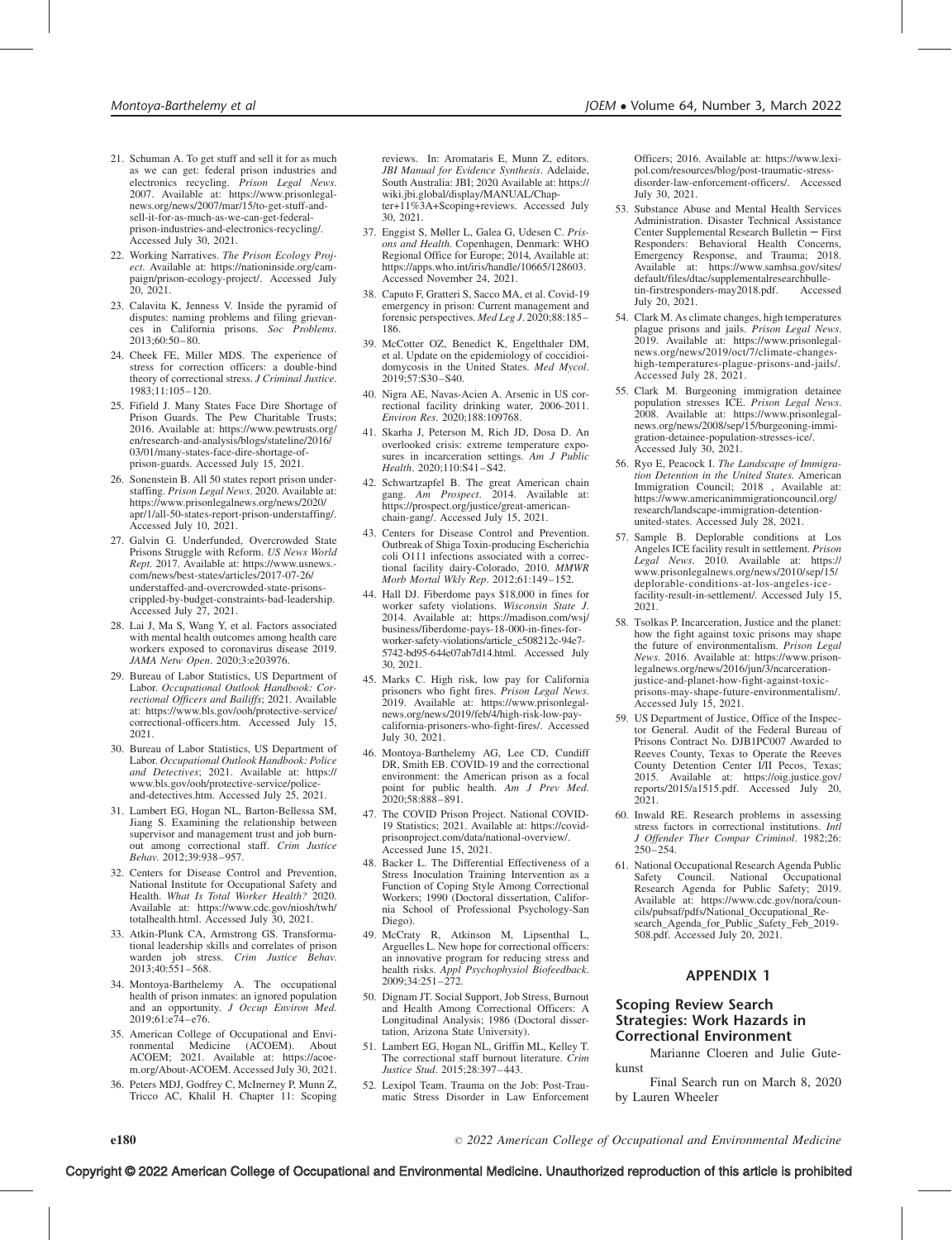MLIS Total References on March 8, 2020: 971.

Total following de-duplication: 873 Delivery Method: Covidence.

PubMed (1809 to present)—308 references retrieved on March 8, 2020.

(prison worker [tiab] OR correctional health worker [tiab] OR prison personnel[tiab] OR prison nurs<sup>\*</sup>[tiab] OR correction<sup>\*</sup> officer<sup>\*</sup>[tiab] OR correction<sup>\*</sup> staff[tiab] OR correction<sup>\*</sup> personnel[tiab] OR prison warden<sup>\*</sup>[tiab] OR officer<sup>\*</sup>[tiab] OR police[tiab] OR prison guard [tiab] OR physician [tiab] OR healthcare worker\*[tiab] OR healthcare provider\*[tiab] OR advanced practitioner [tiab] OR prisoner<sup>\*</sup>[tiab] OR inmate<sup>\*</sup>[tiab] convict<sup>\*</sup>[tiab] OR incarcerated offender<sup>\*</sup>[tiab] OR incarcerated population<sup>\*</sup>[tiab] OR convict labor[tiab] OR prison labor[tiab] OR ''Police''[Mesh] OR ''Physicians''[Mesh] OR ''Health Personnel''[Mesh] OR ''Prisoners''[Mesh]).

AND

(prison[tiab] OR prisons[tiab] OR correction<sup>\*</sup> facilit<sup>\*</sup>[tiab] OR correction<sup>\*</sup> institution<sup>\*</sup>[tiab] OR jail<sup>\*</sup> [tiab] OR penitentiar [tiab] OR penal institution [tiab] OR ''Prisons''[Mesh]).

#### AND

(occupational health[tiab] OR employee health[tiab] OR occupational disease [tiab] OR occupational illness [tiab] OR occupational safety[tiab] OR occupational exposure<sup>\*</sup>[tiab] occupational hazard [tiab] OR occupational risk [tiab] OR occupational injur [tiab] OR occupational death<sup>\*</sup>[tiab] OR industrial health[tiab] OR industrial hygiene[ tiab] OR

''occupational health''[mesh] OR ''occupational injuries''[mesh] OR ''Occupational Diseases''[Mesh:NoExp] OR ''environmental exposure''[mesh] OR ''environmental health''[mesh] OR environmental hazard [tiab] OR environmental health[tiab] OR environmental stress<sup>\*</sup>[tiab] OR environmental exposure<sup>\*</sup>[tiab] OR ''stress, psychological''[mesh]).

Embase—364 reference retrieved on March 8, 2020.

('prison personnel':ti,ab OR 'prison nurs<sup>\*</sup>':ti,ab OR 'correction<sup>\*</sup> officer<sup>\*</sup>':ti,ab OR 'correction<sup>\*</sup> staff':ti,ab OR 'correction<sup>\*</sup> personnel':ti,ab OR 'prison warden\*':ti,ab OR officer :ti,ab OR police:ti,ab OR 'prison guard\*':ti,ab OR physician\*:ti,ab OR 'healthcare worker\*':ti,ab OR 'healthcare provider\*':ti,ab OR 'advanced practitioner ':ti,ab OR prisoner :ti,ab OR inmate :ti,ab OR 'incarcerated offender ':ti,ab OR 'incarcerated population<sup>\*</sup>':ti,ab OR 'convict labor':ti,ab OR convict<sup>\*</sup>:ti,ab OR 'prison labor':ti,ab OR 'police'/exp OR 'prison nursing'/exp OR 'physician'/exp OR 'mental health care personnel'/exp OR

'advanced practice provider'/exp OR 'offender'/exp OR 'prisoner'/exp).

AND

('correction<sup>\*</sup> institution<sup>\*</sup>':ti,ab OR 'tribal jail\*':ti,ab OR 'correctional facilit\*':ti,ab OR penitentiar\*:ti,ab OR 'prison industr<sup>\*</sup>':ti,ab OR 'penal institution<sup>\*</sup>':ti,ab OR prison\*:ti,ab OR 'prison'/exp).

AND

('occupational disease':ti,ab OR 'occupational illness<sup>\*</sup>':ti,ab OR 'occupational exposure\*':ti,ab OR 'occupational health':ti,ab OR 'industr<sup>\*</sup> hygiene':ti,ab OR 'industr<sup>\*</sup> health':ti,ab OR 'employee<sup>\*</sup> health':ti,ab OR 'occupational safety': ti,ab OR 'occupational injur\*':ti,ab OR 'occupational hazard\*':ti,ab OR 'occupational fatalit ':ti,ab OR 'occupational death\*':ti,ab OR 'occupational risk\*':ti,ab ':ti,ab OR 'occupational health'/exp OR 'occupational disease'/exp OR 'industrial hygiene'/exp OR 'burnout'/exp OR 'occupational accident'/exp OR 'environmental hazard\*':ti,ab OR 'environmental exposure\*':ti,ab OR 'environmental stress<sup>\*</sup>':ti,ab OR 'environmental health':ti,ab OR 'environmental exposure'/exp OR 'environmental stress'/exp OR 'environmental health'/exp).

SocIndex—44 reference retrieved on March 8, 2020.

TI ("prison personnel" OR "prison<br>staff" OR "prison nurs", OR OR "prison nurs" '' OR "correction\*officer<sup>\*</sup>" OR "correction\* staff'' OR ''correctional personnel'' OR "prison warden\*" OR officer\* OR police OR "prison guard<sup>\*</sup>" OR physician<sup>\*</sup> OR "healthcare worker"<sup>"</sup> OR "advanced practitioner\*" OR prisoner\* OR inmate\* OR "incarcerated offender<sup>\*</sup>" OR "incarcerated population\*" OR "Convict labor" OR convict<sup>\*</sup> OR offender<sup>\*</sup> OR "prison labor") OR AB (''prison personnel'' OR ''prison nurs<sup>\*</sup>" OR "correctional officer<sup>\*</sup>" OR "correction staff'' OR ''correctional personnel'' OR "prison warden\*" OR officer<sup>\*</sup> OR police OR "prison guard<sup>\*</sup>" OR physician<sup>\*</sup> OR "healthcare worker\*" OR "advanced practitioner\*" OR prisoner\* OR inmate\* OR "incarcerated offender\*" OR "incarcerated population<sup>\*</sup>" OR "Convict labor" OR convict<sup>\*</sup> OR offender<sup>\*</sup> OR "prison labor") OR SU (''prison personnel'' OR ''corrections officers'' OR ''correctional personnel'' OR prisoners OR ''convict labor'').

AND

TI (prison OR prisons OR "correctional institution<sup>\*\*</sup>" OR "tribal jail<sup>\*</sup>" OR "Correctional facilitit<sup>\*</sup>" OR penitentiar<sup>\*</sup> OR "prison industr<sup>\*</sup>" OR "penal institution<sup>\*</sup>") OR AB (prison\* OR "correctional institution\*" OR "tribal jail\*" OR "Correctional facilitit\*" OR penitentiar<sup>\*</sup> OR "prison industr<sup>\*</sup>" OR "penal institution<sup>\*</sup>") OR SU ("Correctional institutions'' OR ''Private prison industry'' OR ''prisons'').

AND

TI ("Occupational disease"" OR ''Occupational illness '' OR ''Occupational exposure'' ''Occupational health'' OR "industr $*$  health" OR "industr $*$  hygiene" OR ''employee health'' OR ''occupation safety" OR "occupational injur<sup>\*</sup>" OR "occupational hazard\*" OR "occupational fatalit<sup>\*</sup>" OR "occupational death<sup>\*</sup>" OR "occupational risk<sup>\*\*</sup>, OR "environmental hazard\*" OR "environmental exposure\*" OR "Environmental stress<sup>\*</sup>" OR "environmental health'') OR AB (''Occupational disease\*" OR "Occupational illness\*" OR ''Occupational exposure'' OR ''Occupational health" OR "industr<sup>\*</sup> health" OR "industr<sup>\*</sup> hygiene" OR "employee health" OR "occupation" safety" OR "occupational injur\*" OR "occupational hazard\*" OR "occupational fatalit<sup>\*</sup>" OR "occupational death<sup>\*\*</sup>' OR "occupational risk<sup>\*</sup>'' OR "environmental hazard\*" OR "environmental exposure\*" OR "Environmental stress\*" OR ''environmental health'') OR SU (''environmental exposure'' OR ''environmental stress'' OR ''environmental hazards'' OR ''occupational stress'').

PsycInfo—245 retrieved on March 8, 2020.

TI (''prison personnel'' OR ''prison staff" OR "prison nurs<sup>\*\*</sup>" '' OR "correction \* officer<sup>\*</sup>" OR "correction \* staff'' OR ''correctional personnel'' OR "prison warden\*" OR officer\* OR police OR "prison guard<sup>\*</sup>" OR physician<sup>\*</sup> OR "healthcare worker\*" OR "advanced practitioner\*" OR prisoner\* OR inmate\* OR "incarcerated offender<sup>\*</sup>" OR "incarcerated population\*" OR "Convict labor" OR convict<sup>\*</sup> OR offender<sup>\*</sup> OR "prison labor") OR AB (''prison personnel'' OR ''prison nurs<sup>\*</sup>" OR "correctional officer<sup>\*</sup>" OR "correction staff'' OR ''correctional personnel'' OR "prison warden"" OR officer<sup>\*</sup> OR police OR "prison guard<sup>\*</sup>" OR physician<sup>\*</sup> OR "healthcare worker"" OR "advanced practitioner\*" OR prisoner\* OR inmate\* OR "incarcerated offender\*" OR "incarcerated population<sup>\*</sup>" OR "Convict labor" OR convict\* OR offender\* OR "prison labor") OR SU (''prison personnel'' OR ''corrections officers'' OR ''correctional personnel'' OR prisoners OR ''convict labor'').

AND

TI (prison OR prisons OR ''correctional institution<sup>\*</sup>" OR "tribal jail<sup>\*</sup>" OR "Correctional facilitit" OR penitentiar OR "prison industr<sup>\*</sup>" OR "penal institution\*") OR AB (prison\* OR "correctional institution<sup>\*</sup>" OR "tribal jail<sup>\*</sup>" OR "Correctional facilitit<sup>\*</sup>" OR penitentiar<sup>\*</sup> OR "prison industr<sup>\*</sup>" OR "penal institution\*") OR SU ("Correctional institutions'' OR ''Private prison industry'' OR ''prisons'').

AND